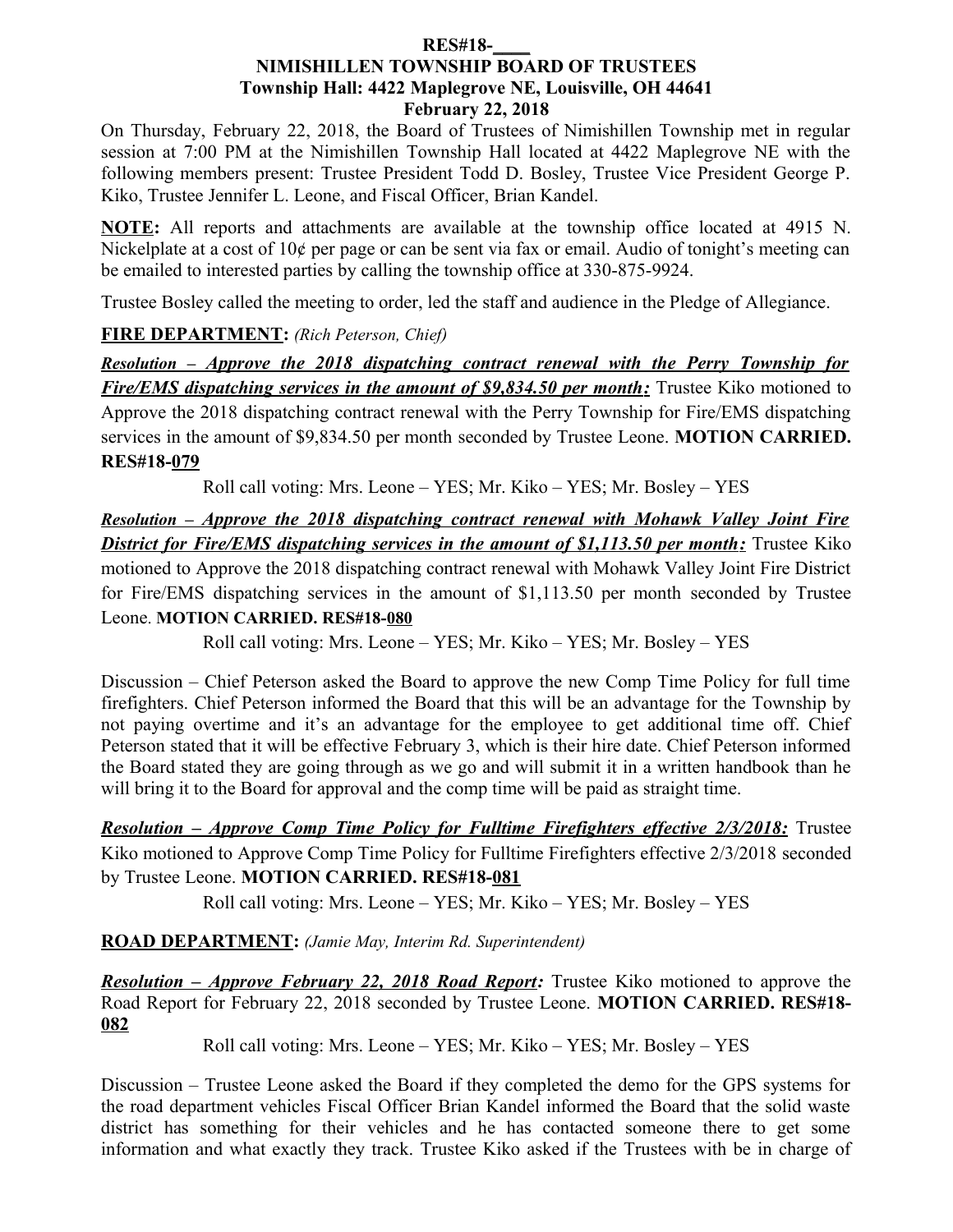#### *Trustees Minutes – 2018, February 22 (Cont.)*

monitoring or if it will be the Road Superintendent. Trustee Leone stated they will receive 2 passwords, 1 admin password and 1 read password. The Board will be able to read it and 1 person will be the admin that goes in and puts in the information, that way no one will go in and change it. Trustee Leone explained you can go on the Mobile App or log in online for a more detailed report. The Mobile App shows the current location, routes where they have been, and the driving style. Trustee Leone stated it is \$18.99 a month per vehicle and they provide free installation or we can do that ourselves. After discussion, Trustee Bosley asked Fiscal Officer Kandel to get the information from solid waste and the topic was tabled.

Discussion – Interim Road Superintendent Jamie May informed the Board that the salt bins are full and they ended up mixing some grit with the salt when it was low a couple of weeks ago. They received 6 loads of salt yesterday. Trustee Kiko asked if we can carry over salt for the next year. Mr. May stated yes, the EPA requires us to put a tarp over it.

# **ZONING DEPARTMENT:** *(Floyd Fernandez, Interim Inspector)*

Discussion – Interim Zoning Inspector Floyd Fernandez informed the Board that the last 2 weeks he has received numerous complaints and inquires, all have been addressed. Mr. Fernandez stated that he took the van out to check out some complaints and found them to be unfounded and there's no reason for them, they are just neighbors bickering against each other or neighbor disputes. Mr. Fernandez informed the Board that he has cleaned up the office. Trustee Bosley asked if it was messy or unorganized. Mr. Fernandez stated it's not him and it's now clean. Mr. Fernandez thanked the ladies in the office again for their help and thanked Jamie and his crew.

# **FISCAL OFFICER:** *(Brian Kandel)*

Fiscal Officer Brian Kandel had nothing for the Board.

# **CONCERNS OF CITIZENS:**

*Ronald Salisbury of 4561 Eastland* stepped to the podium regarding:

- Concerned about someone from Humane Society not stopping at stop sign
- Paving streets this year
- Compost area

Discussion – Mr. Salisbury informed the Board of his concern about someone from the Humane Society running the stop sign. Trustee Bosley asked the Board if they would like to send a letter to the Sheriff asking them to patrol the area and the Board agreed. Mr. Salisbury asked the Board about the paving this year and that he would like to see Eastland get paved. Mr. Salisbury asked the Board for an update on the Compost. Trustee Bosley stated that it is up in the air right now, especially with the recent arrest of the head of Earth and Wood, they are just waiting to hear what will happen. Discussion followed.

*Jim Duplain of 4320 Swallen* stepped to the podium regarding:

- Welcomed George & Jennifer
- Drainage project at 4300 block of Swallen

Discussion – Mr. Duplain asked Trustee Bosley for an update on the drainage project at 4300 block of Swallen. Trustee Bosley asked Interim Road Superintendent Jamie May if he has heard anything. Mr. May stated the Board approved to pay for the pipe and he thinks the County backed out on that. Mr. May stated that the County pulled a lot of projects away from Gary. After discussion, Trustee Bosley asked Jamie to call Gary to see what is going on and to contact Jim with an update.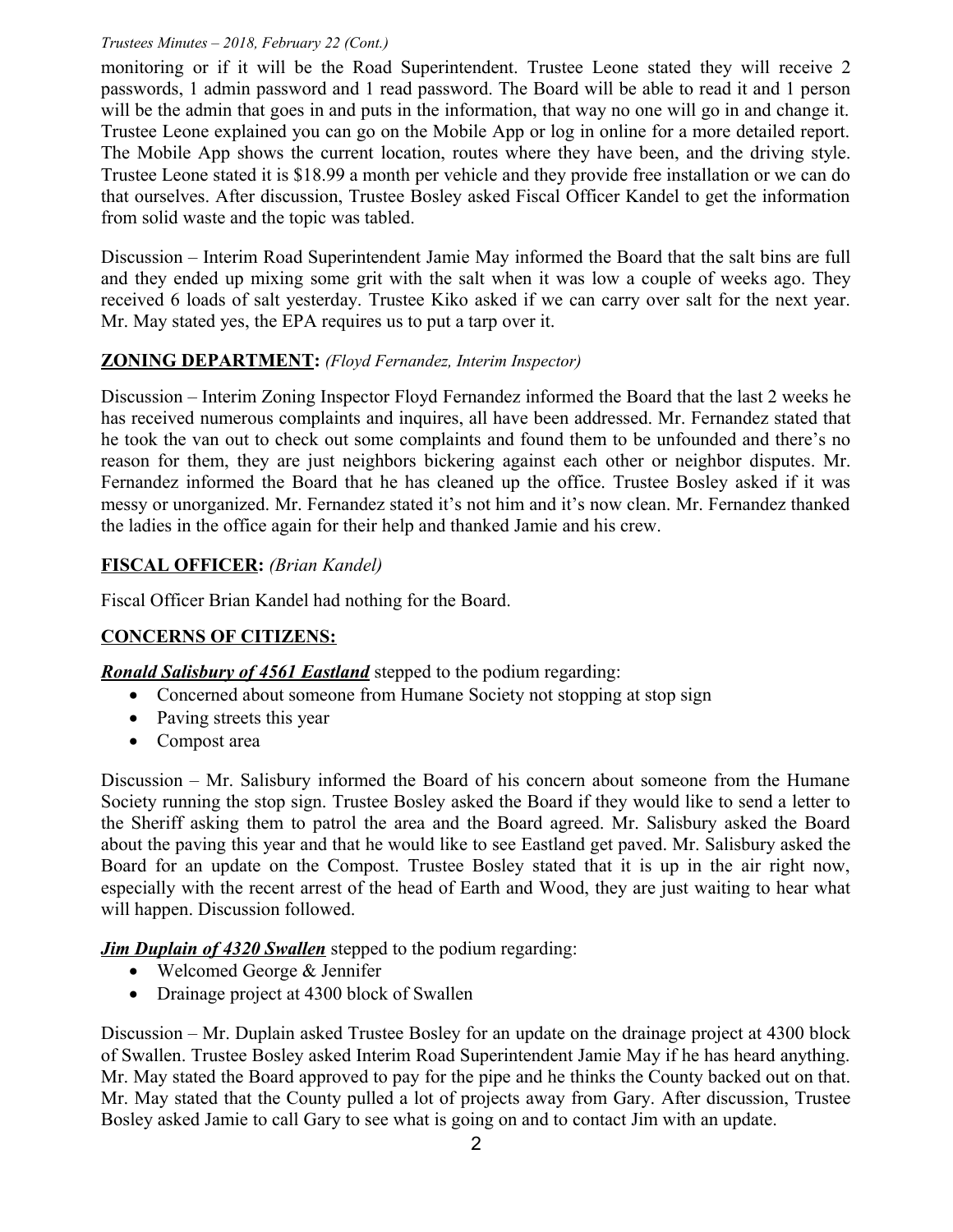*Donna Fuller of 5857 Rosedale* stepped to the podium regarding:

- GPS on trucks
- 25 MPH signs

Discussion – Ms. Fuller asked the Board if the GPS system will be able to say how fast the trucks are speeding. The Board stated yes. Ms. Fuller stated that is needed and she likes the job the guys to but they don't need to go so fast. Ms. Fuller concerned about people speeding down her street and was told there could only be 1 25 mph speed sign on her street. Trustee Bosley asked Interim Road Superintendent Jamie May if he knew if that is true. Mr. May stated that some allotments have 1 25 mph sign on all allotment roads. They do that to try to cut back on the cost of signs, posts, and damage. Mr. May stated they also have a problem putting them up because no one wants a sign in their front yard. Ms. Fuller informed Jamie that he can put one in her yard. Mr. May stated that he suggests to people to buy a sign that says drive like your child lives here or plays here. Mr. May refers them to Midwest signs. Mr. May stated the County suggests for them to not use the Child at Play signs anymore. Discussion followed.

*Jim Morris of 4514 Eastland* stepped to the podium regarding:

- Concerned about 5322 Peach St.
- Fire Stations septic systems
- Minutes posted on the website
- Fairhope Ditch

Discussion – Mr. Morris voiced his concerns to the Board about 5322 Peach St. property that may be a foreclosure. There is a sign on the property that says Chase Bank/Safeguard Properties. The Board stated that Floyd will look into it. Mr. Morris asked Chief Peterson if there have been any problems with the septic systems are for the stations. Chief Peterson stated years ago they had problems at this station when the Township Office was here. There were to many people using it but since then, it passed every time. Chief Peterson stated they are in agreement with the State and Health Dept. that they can't have more than 2 full time staff here, which is why the Township Office was moved to the Road Dept., but they are allowed to hold the meetings here because it's temporary. Mr. Morris informed the Board the January 25, 2018 are the earliest minutes on the website. The Board stated they will look into it. Mr. Morris stated the Board needs to look into having the Fairhope Ditch cleaned. Discussion followed.

**Bob Kraus of 7506 Bentler Ave.** stepped to the podium regarding:

• Thanked the Trustees for bringing in Floyd as the Zoning Inspector

#### **TRUSTEES:** *(George Kiko, Jennifer Leone, Todd Bosley)*

Discussion – Trustee Bosley asked Interim Road Superintendent Jamie May for an update on the stops sign at Peach & Fruitland. Mr. May stated he spoke with Brian Cole, who said there are 2 things we can do. We could ask him to drive out and look at it and he will give us his opinion. If the Board doesn't like his opinion, they could send him a letter. Mr. May stated that Brian called him and said there's probably no way we'll get a 4-way stop there. The Board decided to go ahead and send a letter to Brian. Mr. May also explained to Brian Cole about what is going on with the Pilot Knob and Hahn intersection. Mr. Cole told Jamie he will look into it as well. After discussion, the Board decided to include Pilot Knob and Hahn intersection in the letter as well.

Discussion – Trustee Bosley informed the Board there were not applications received for the last posting for the Board of Appeals Alternate Seat. Trustee Bosley stated that someone was possibly